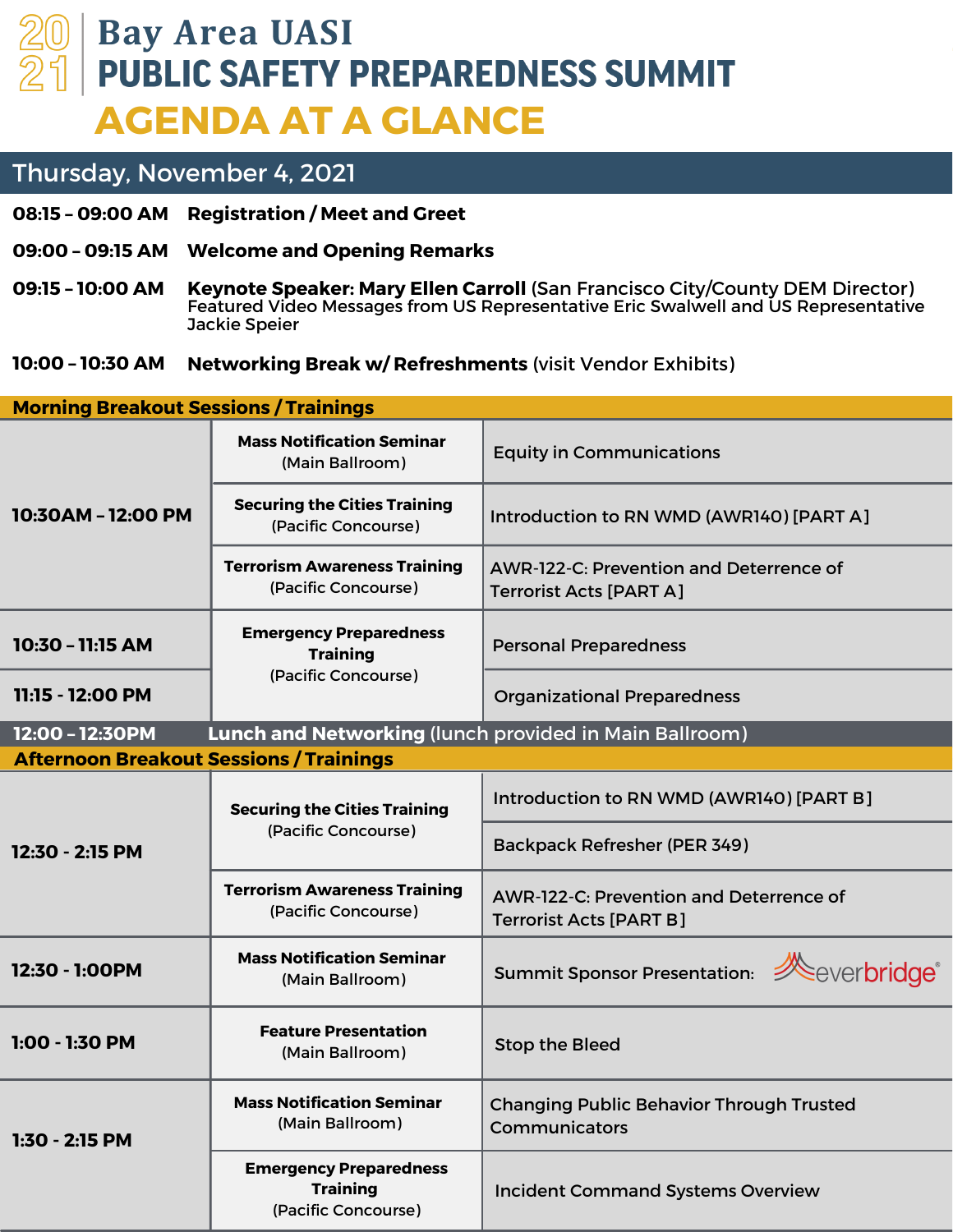| 2:15 - 3:00 PM                                                                     | <b>Mass Notification Seminar</b><br>(Main Ballroom)                                                                                                                             | Public Information and Warning in the Real World                                                                            |  |  |
|------------------------------------------------------------------------------------|---------------------------------------------------------------------------------------------------------------------------------------------------------------------------------|-----------------------------------------------------------------------------------------------------------------------------|--|--|
|                                                                                    | <b>Emergency Preparedness</b><br><b>Training</b><br>(Pacific Concourse)                                                                                                         | <b>Incident Command Systems Tabletop</b>                                                                                    |  |  |
| 3:00 - 3:30PM<br><b>Networking Break with Refreshments (visit Vendor Exhibits)</b> |                                                                                                                                                                                 |                                                                                                                             |  |  |
| $3:30 - 4:15$ PM                                                                   | <b>Mass Notification Seminar</b><br>(Main Ballroom)                                                                                                                             | <b>Getting Your Emergency Message Out: Updates on</b><br>FEMA IPAWS, CalOES Everbridge Roll Out, EQ Early<br>Warning        |  |  |
|                                                                                    | <b>Securing the Cities Training</b><br>(Pacific Concourse)                                                                                                                      | Securing the Cities Roundtable with CWMD                                                                                    |  |  |
|                                                                                    | <b>Emergency Preparedness</b><br><b>Training</b><br>(Pacific Concourse)                                                                                                         | <b>Technical Assistance for Community Based</b><br>Organizations                                                            |  |  |
| 4:15 - 4:45 PM                                                                     | <b>Vendor Exhibits Open</b>                                                                                                                                                     |                                                                                                                             |  |  |
| 5:00 - 7:00 PM                                                                     | <b>Summit Reception (All Welcome)</b><br>Harbor View Restaurant: 4 Embarcadero Center, San Francisco, CA 94111                                                                  |                                                                                                                             |  |  |
| Friday, November 5, 2021                                                           |                                                                                                                                                                                 |                                                                                                                             |  |  |
| 08:15 - 09:00 AM                                                                   | <b>Registration / Networking/Vendor Exhibits Open</b>                                                                                                                           |                                                                                                                             |  |  |
| 09:00 - 10:00 AM                                                                   | <b>Plenary Session - Combatting Domestic Extremism</b><br>Moderator: Jodi Traversaro, Bay Area UASI.<br>Panelists: Randy Wagner (NCRIC), Chris Ellis (NCTC), Noel Lipana (TVTP) |                                                                                                                             |  |  |
|                                                                                    |                                                                                                                                                                                 |                                                                                                                             |  |  |
| 10:00 - 10:30 AM                                                                   |                                                                                                                                                                                 | <b>Networking Break w/ Refreshments (visit Vendor Exhibits)</b>                                                             |  |  |
| <b>Morning Breakout Sessions / Trainings</b>                                       |                                                                                                                                                                                 |                                                                                                                             |  |  |
| 8:00 AM - 12:00 PM                                                                 | <b>Securing the Cities Training</b><br>(Pacific Concourse)                                                                                                                      | <b>Securing the Cities: Primary Screener/PRD</b><br>(PER243) [Part A]                                                       |  |  |
|                                                                                    | <b>Mass Notification Seminar</b><br>(Main Ballroom)                                                                                                                             | A Real World Perspective, Alert SouthBay:<br>Lessons Learned from Southern California Refinery<br><b>Explosion Incident</b> |  |  |
| 10:30AM - 12:00 PM                                                                 | <b>Terrorism Awareness Training</b><br>(Pacific Concourse)                                                                                                                      | Terrorism Awareness: AWR-219-C: Site Protection<br><b>Through Observational Techniques</b>                                  |  |  |
| 12:00 - 12:30PM                                                                    | <b>Lunch and Networking (lunch provided in Main Ballroom)</b>                                                                                                                   |                                                                                                                             |  |  |
| <b>Afternoon Breakout Sessions / Trainings</b>                                     |                                                                                                                                                                                 |                                                                                                                             |  |  |
| 12:30 - 1:25 PM                                                                    | <b>Mass Notification Seminar</b><br>(Main Ballroom)                                                                                                                             | <b>Sponsor Event: TBD</b>                                                                                                   |  |  |
| 12:30 - 3:00 PM                                                                    | <b>Terrorism Awareness Training</b><br>(Pacific Concourse)                                                                                                                      | <b>Terrorism Awareness: AWR-219-C: Site Protection</b><br><b>Through Observational Techniques</b>                           |  |  |
| 12:30 - 4:15 PM                                                                    | <b>Securing the Cities Training</b><br>(Pacific Concourse)                                                                                                                      | <b>Securing the Cities: Primary Screener/PRD</b><br>(PER243) [Part B]                                                       |  |  |